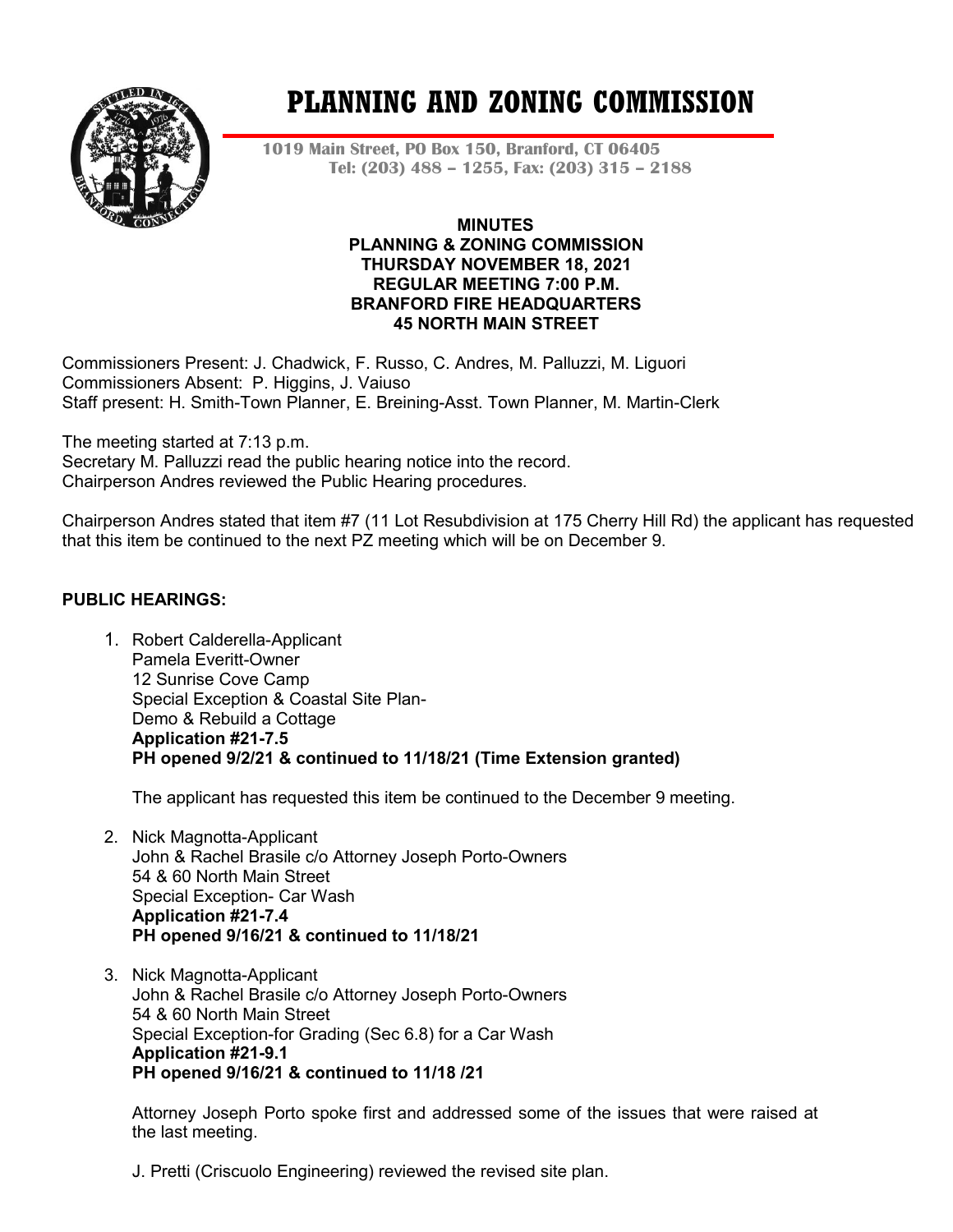## *TOWN OF BRANFORD PLANNING AND ZONING COMMISSION Agenda November 18, 2021 Page 2 of 8*

Neal Wolinsky (SLR Consulting- Traffic Consultants) spoke next and reviewed the traffic information.

E. Breining reviewed the Staff Report. The Commissioners asked a few questions.

PUBLIC INPUT:

1. Mr. Manning- 938 West Main St. - he noted he spoke at a prior meeting. He spoke of having free vacuums and the line it will cause. He also spoke of the memo from the fire dept. and when the traffic light turns red it will stop everything. He spoke of his car wash and he spends all day keeping people in line, etc. There will be exceptions in your day.

The Commissioners asked him a few questions.

J. Pretti spoke briefly about other car washes in town.

- 2. Owner of car wash at 379 East Main St. –He noted that taking a left hand turn is a nightmare. It is very hectic. He has an escape lane which is always full. He has 5 lanes that are not gated. He has constant problems with vacuums and always busy. Snow is a challenge to move and stack. People do wait for the vacuums. The car wash does back up often.
- 3. Jaycee Wyatt- 84 East Main St.-She said there will be many problems. The traffic will back up and block the exit for the fire trucks. She suggested the commission advise the applicant to redesign. She asked what the cost to build this is. Maybe they could look at other properties. She mentioned yelp and the problems there at the Hamden location. She started a petition to stop this project. She will submit it if the public hearing remains open.
- 4. Domonic Magnotta (Nick's father) –He's had 16 car washes and a car wash in Branford. There were no problems. He also has a car wash on Whalley Avenue and most people that vacuum do wash their cars. The winters are not as bad as they used to be. The fire chief didn't miss anything. There is room in town for one more car wash. He spoke of yelp and how you see a lot of negative things there. There will also be a tax benefit for the town.

The Commission asked him a few questions.

H. Smith noted a time extension is needed for this application from the applicant. He also mentioned a traffic report was done by Dave Sullivan (PE).

The Commission decided to leave the public hearing open to the next meeting in order to read the materials submitted at the meeting.

Chairperson Andres also noted that additional information will be coming from the IW Commission.

Attorney Porto offered a time extension to the December 9 meeting which the Commission accepted. He would follow up with an email.

4. Branford Summit Apartments LLC c/o Frank Vigliotti-Applicant & Owner 5 & 13 Summit Place Zoning Map Amendment –To add to the Commerce Park (CP) Zone Incentive Housing Overlay Zone (IHOD) designation to properties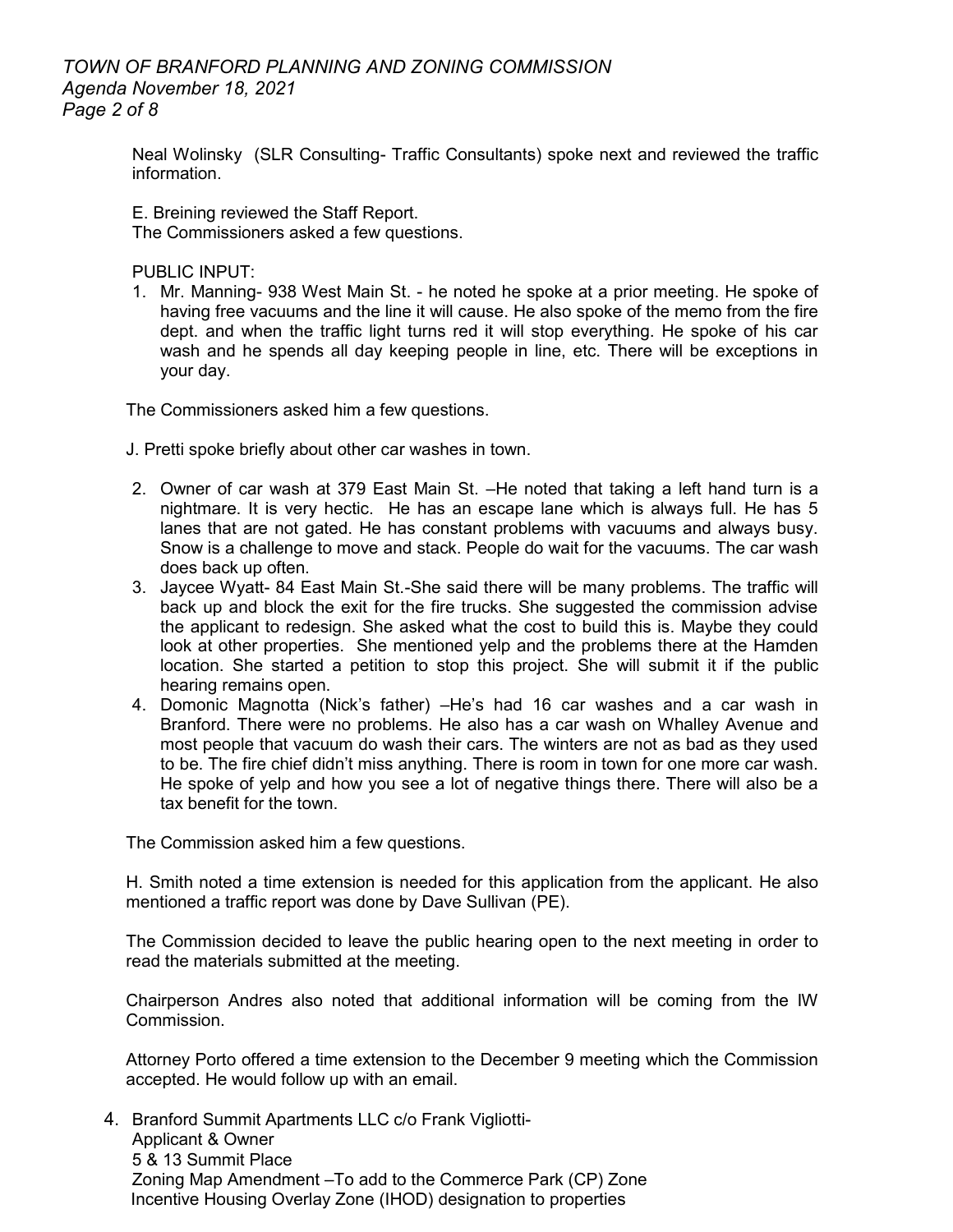*TOWN OF BRANFORD PLANNING AND ZONING COMMISSION Agenda November 18, 2021 Page 3 of 8*

> at above addresses. **Application #21-9.2 PH opened 10/7/21& continued to 11/18/21 (Time Extension granted)**

- 5. Branford Summit Apartments LLC c/o Frank Vigliotti-Applicant & Owner 5 & 13 Summit Place Special Exception-Multi-Family IHOD Development **Application #21-9.3 PH opened 10/7/21& continued to 11/18/21 (Time Extension granted**
- 6. Branford Summit Apartments LLC c/o Frank Vigliotti-Applicant & Owner 5 & 13 Summit Place Special Exception for Grading (Section 6.8) associated with IHOD Multi-Family Development **Application #21-9.5 PH opened 10/7/21& continued to 11/18/21 (Time Extension granted**

#### **Items 4, 5 and 6 were heard together.**

Attorney Nick Mingione represented the applicant and spoke first. He highlighted the applications and gave a presentations. He spoke of the prior approvals. The applicant has been meeting with staff to address their concerns.

Ryan Macovy- SLR Consulting- highlighted the site plan.

Ray Sullivan (Sullivan Architectural Group) spoke next and reviewed the architectural drawings.

H. Smith reviewed the staff report and noted that staff is not aware of any complaints with phase 1 or 2 of this project except for a question of a light glaring that was addressed.

He noted that the third set of plans have addressed any concerns he had. He recommended that the Commission close the public hearing. He will have an approval drafted if need by the Dec 9 meeting.

PUBLIC INPUT;

- 1. Maryann Amore- 23 Pompano Ave- across the street from the project. She is a neighbor and a newly appointed RTM member. She had spoken in favor of the zone change for the phase 1 of the project. She hasn't seen the drawings so she can't comment on that. She asked how many units are being proposed. Marci told her its 20% of the units are affordable. She would like to see more affordable housing units. As a rep of the  $4<sup>th</sup>$  district they are the densest district in town. She would like to be able to work with the property manager to enable more people in the dense district there to be part of the town.
- 2. Perry Maresca- He is no longer chair of the economic dev comm. He is pleased with the project so far. He is happy that there will be affordable housing units.

Chairperson Andres closed the public hearing.

The Commission took a 5 minute break.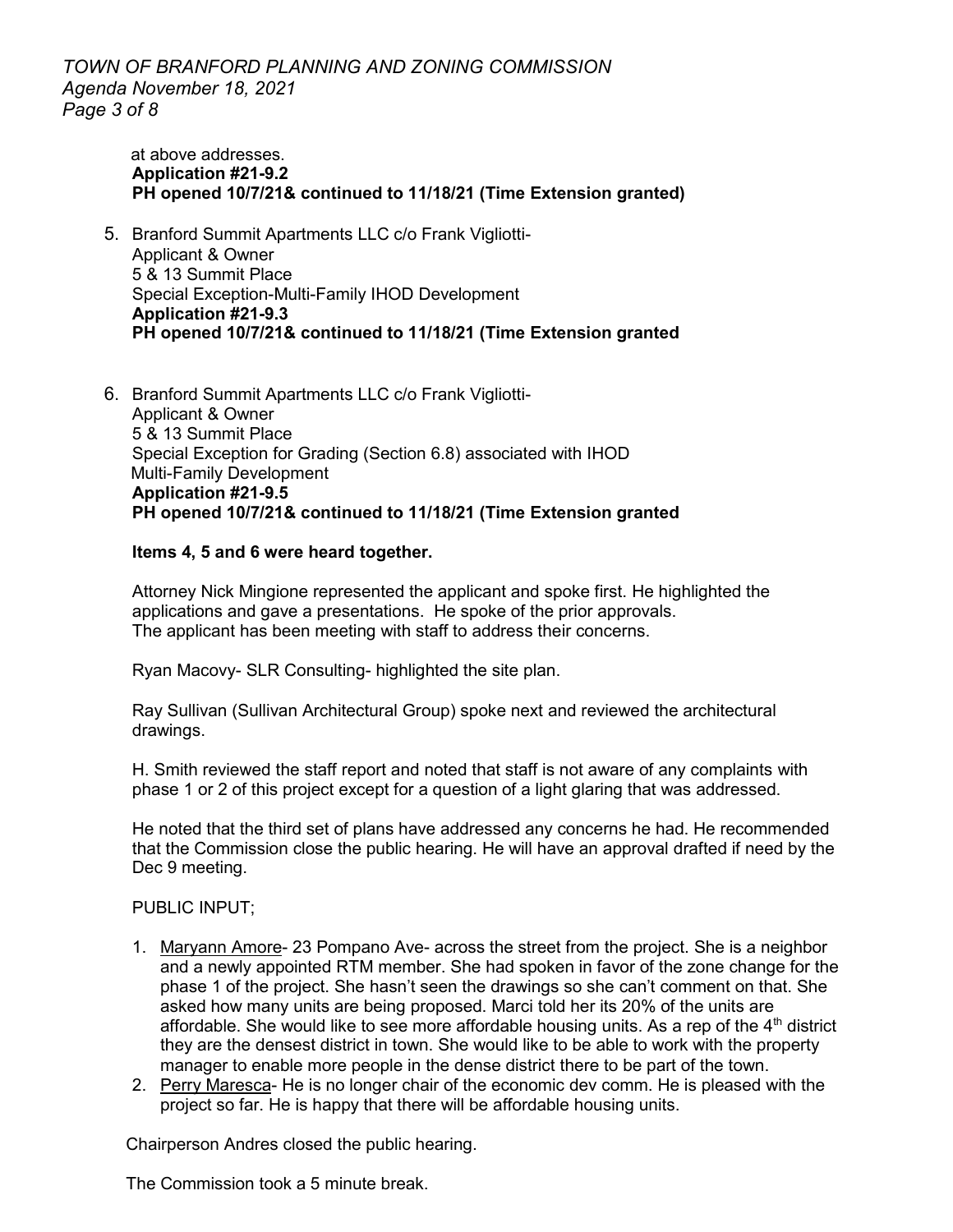## *TOWN OF BRANFORD PLANNING AND ZONING COMMISSION Agenda November 18, 2021 Page 4 of 8*

7. BC Investment Property LLC, c/o Bruno Ciccone-Applicant & Owner 175 Cherry Hill Road 11 Lot ReSubdivision **Application #21-8.1 A/R 9/2/21 & PH set for 11/18/21 (Time Extension granted)**

### **Chairperson Andres stated again this item is continued to the 12/9/21 meeting.**

8. Lindsey Shaffner-Applicant KIOP Branford LLC, c/o Kimco Realty, Nicholas Brown (VP)- Owner 1025-91 West Main Street Special Exception-Indoor Recreation (Gym) **Application #21-10.8 A/R 11/4/21 & PH set for 11/18/21**

Lindsey Shaffner spoke and explained she wants to open a F45 gym. It is high intensity workouts that are only 45 minutes. The franchise started in Australia and there are now 2800 worldwide. They are in the Branhaven plaza and will be open 7 days a week. She has requested a waiver of the site plan requirement since she is not proposing any exterior changes to the site.

E. Breining reviewed the Staff Report. The Commission asked a few questions. PUBLIC INPUT: No one spoke.

Chairperson closed the Public Hearing.

#### **MINUTES: 11/4/2021**

### **F. Russo made a motion to approve the meeting minutes as written. M. Palluzzi seconded the motion which passed unanimously.**

#### **CORRESPONDENCE:**

- 1. A referral from the town of North Branford for a zoning regulation change.
- 2. Cell tower changes to equipment on Sylvia Street.
- 3. Cell tower changes to equipment on Acorn Road.

### **RETURN TO TABLE:**

1. Lindsey Shaffner-Applicant KIOP Branford LLC, c/o Kimco Realty, Nicholas Brown (VP)- **Owner** 1025-91 West Main Street Special Exception-Indoor Recreation (Gym) **Application #21-10.8 A/R 11/4/21 & PH set for 11/18/21**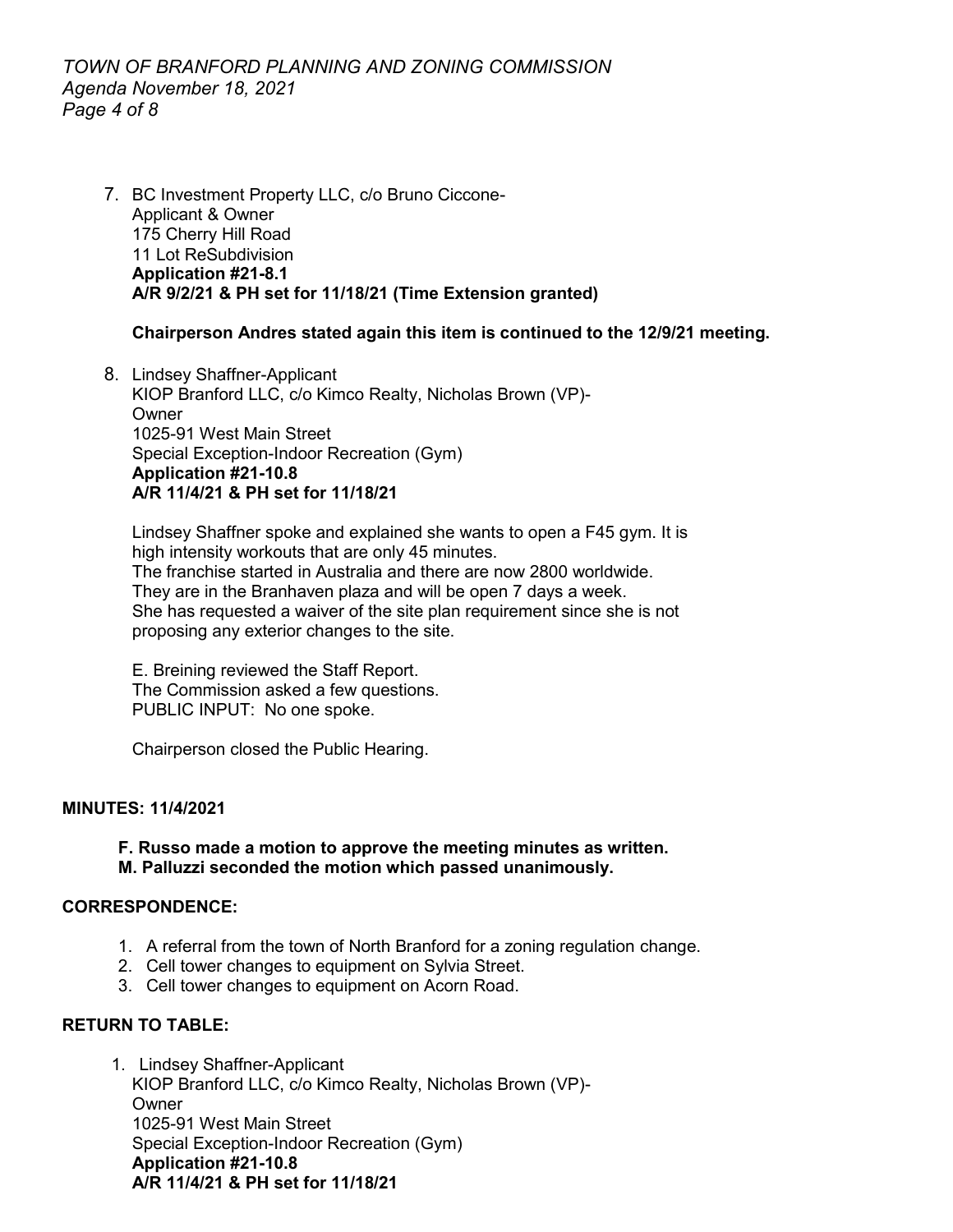## **M. Palluzzi made a motion to approve the application with the Finding and Condition below:**

# **FINDINGS:**

1. Subject to compliance with the conditions listed below, the Commission finds, based on the testimony and application materials presented, that the proposed use of the property is consistent with the Special Exception Criteria per Section 9.8.F.

# **CONDITIONS:**

- 1. Prior to the issuance of a Certificate of Zoning Compliance or the zoning issuance of Certificate of Occupancy, the following should be addressed to the satisfaction of the Town Planner or his designee.
	- a. Confirmation in writing that no changes to the existing exterior lighting (parking lot/site lighting as well as building mounted) is proposed as part of the work associated with this approval.
	- **J. Chadwick seconded the motion which passed unanimously.**

# **OLD BUSINESS:**

- 1. Cherry Hill Estates, LLC c/o Joe Mineri-Applicant & Owner 26 Cherry Hill Road PDD/Master Plan Amendment Modification **Application #21-10.3 A/R 10/21/21 & PH set for 12/9/21**
- 2. Cherry Hill Estates, LLC c/o Joe Mineri-Applicant & Owner 26 Cherry Hill Road Special Exception Modification-Grading (Sec 6.8) **Application #21-10.4 A/R 10/21/21 & PH set for 12/9/21**
- 3. Cherry Hill Estates, LLC c/o Joe Mineri-Applicant & Owner 26 Cherry Hill Road Site Plan Modification-Multi Family Residential **Application #21-10.5 A/R 10/21/21 & PH set for 12/9/21**
- 4. Planning & Zoning Commission- Applicant Zoning Regulation Amendment Moratorium-Cannabis Establishments For twelve (12) months in all zoning districts **Application 21-11.3**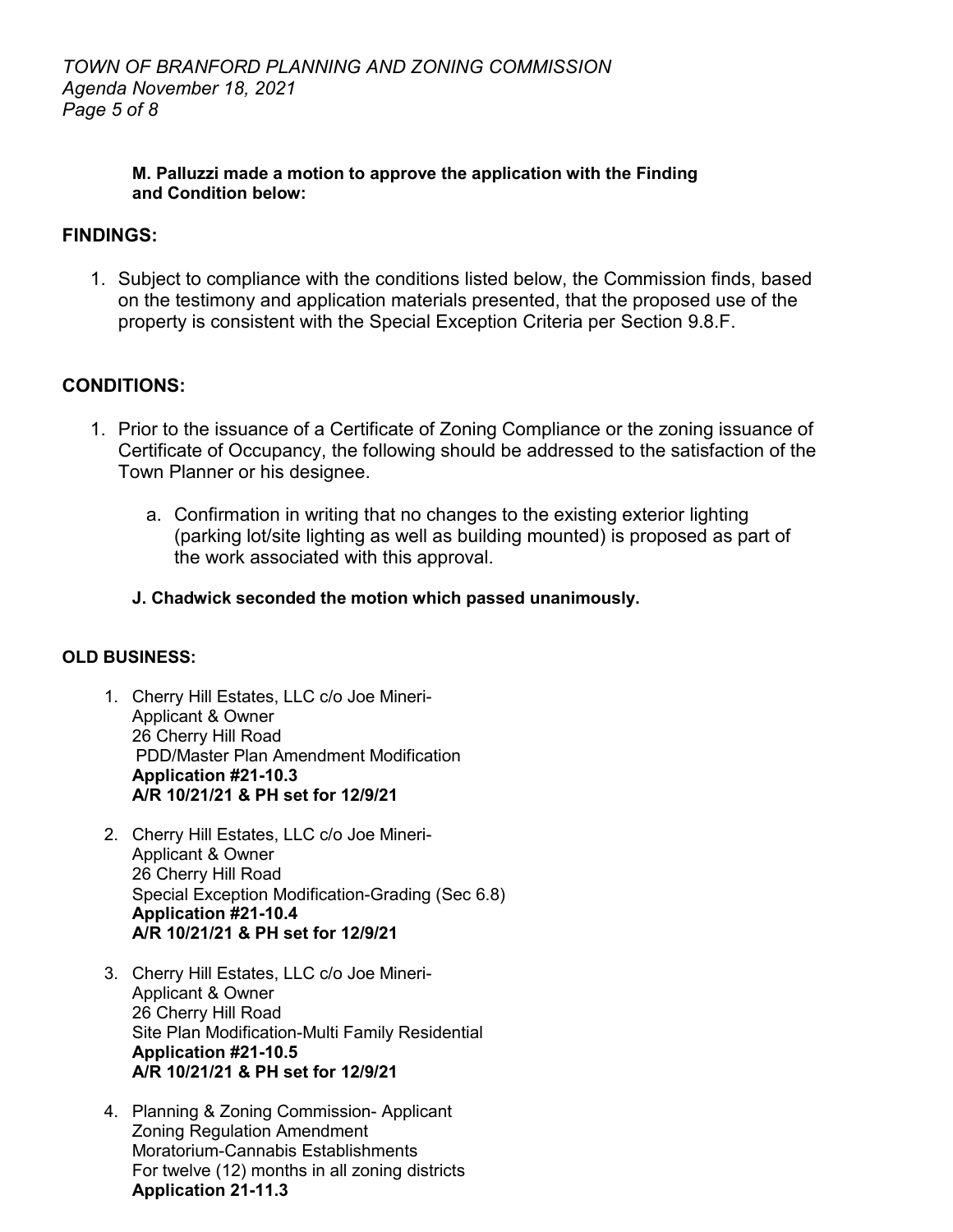### **A/R 11/18/21, PH set for 12/9/21**

#### **NEW BUSINESS:**

- 1. Goodsell Point, LLC c/o Sal Marottoli-Applicant & owner 61, 65-71, 67 & 73 Goodsell Point Rd Site Plan/CAM - Mixed Use Development – (Marina & Residential) **Application #21-10.9 A/R 11/4/21**
- 2. Goodsell Point, LLC c/o Sal Marottoli-Applicant & owner 61, 65-71, 67 & 73 Goodsell Point Rd Special Exception for Grading (Section 6.8) for a Mixed Use Development – (Marina & Residential) **Application #21-10.10 A/R 11/4/21**
- 3. 61 Burban Associates LLC,c/o Joseph Iamunno (Manager)- Applicant & Owner 61 Burban Drive PDD/Master Plan **Application #21-11.4 To be A/R**
- 4. 61 Burban Associates LLC, c/o Joseph Iamunno (Manager)- Applicant & Owner 61 Burban Drive Site Plan – **Application #21-11.5 To be A/R**
- 5. Demi Capobianco-Applicant & Owner 8 High Plain Road Special Exception Modification (Section 6.8) - Single Family Home **Application #21-11.6 To be A/R**

E. Breining explained this application is for regrading for a single family. The applicant does not want to erect a split rail fence around the Inland Wetlands per the condition of their prior approval. They have worked with IW Dept. and E. Breining is recommending the removal of the wording of that condition from the approval.

**F. Russo made a motion to waive the Public Hearing. J. Chadwick seconded the motion which passed unanimously.**

**M. Palluzzi made a motion to modify the wording of condition #2 as annotated in the decision letter that was discussed at the meeting and distributed earlier tonight.** 

**F. Russo seconded the motion which passed unanimously.**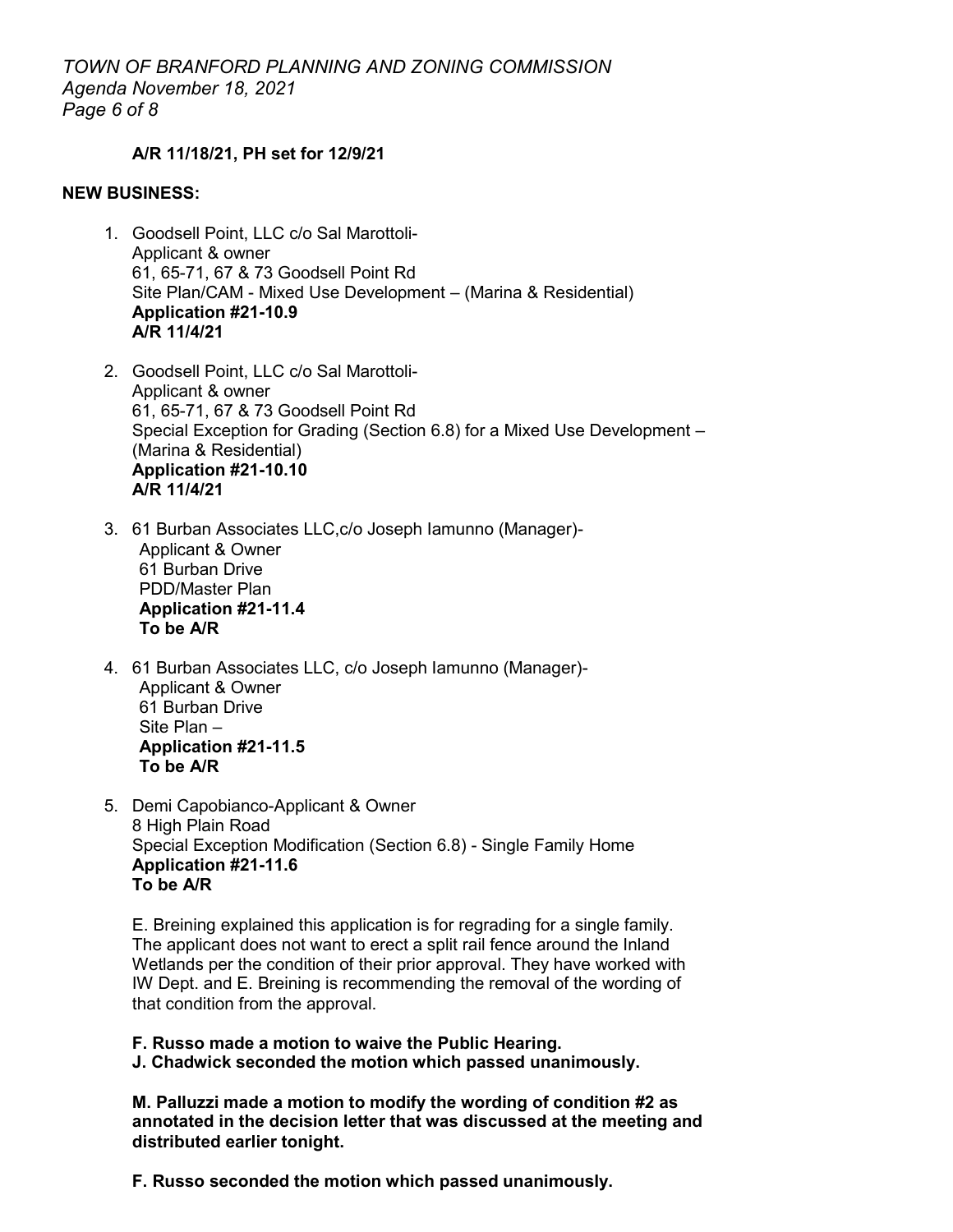*TOWN OF BRANFORD PLANNING AND ZONING COMMISSION Agenda November 18, 2021 Page 7 of 8*

6. Branford Land Development LLC c/o Ed Crowley-Applicant & Owner- 5 Indian Neck Avenue Marine Systems Inc. c/o Christopher Anderson-Applicant & Owner- 50 Maple Street 5 Indian Neck Ave & 50 Maple Street Site Plan Modification **Application #21-11.7 To be A/R**

H. Smith explained this application is for a proposed addition to the patio area. This item is TABLED to the 12/9/21 meeting.

- 7. FSI Acquisitions LLC c/o John Knuff-Applicant Zoning Regulation Amendment Amend 6.6E to add BL-HR (BL- Hybrid Rear) zone to table **Application #21-11.8 To be A/R**
- 8. FSI Acquisitions LLC c/o John Knuff-Applicant Hamilton Branford LLC-owner of 81-111 Commercial Pkwy 49 Commercial Pkwy LLC-owner of 49 Commercial Pkwy Special Exception- Grading (Section 6.8) **Application #21-11.9 To be A/R & PH to be set**
- 9. FSI Acquisitions LLC c/o John Knuff-Applicant Hamilton Branford LLC-owner of 81-111 Commercial Pkwy 49 Commercial Pkwy LLC-owner of 49 Commercial Pkwy Special Exception- Warehouse Distribution, E-commerce & Fulfillment Centers **Application #21-11.10 To be A/R & PH to be set**

Items 7, 8 and 9 are for the Amazon Fulfillment Center. The Public Hearing will be in January 2022.

### **OTHER BUSINESS:**

- 1. Bond Release Commercial Pkwy (Vox Church) Tabled to the 12/9/21 meeting.
- 2. Referral from Zoning Board of Appeals for a Use Variance at 15 Church Street Joe Lepre who was the applicant at the ZBA meeting was present in the audience. The zoning regulations provide for a referral from the Zoning Board of Appeals to the Planning & Zoning Commission for a use variance which is a variance to allow a use on a particular piece of property that's not otherwise allowed. The applicant is applying for a variance for a small commercial building at the end of Church Street and Meadow Street to an apartment. It's coming before the planning & zoning commission because the